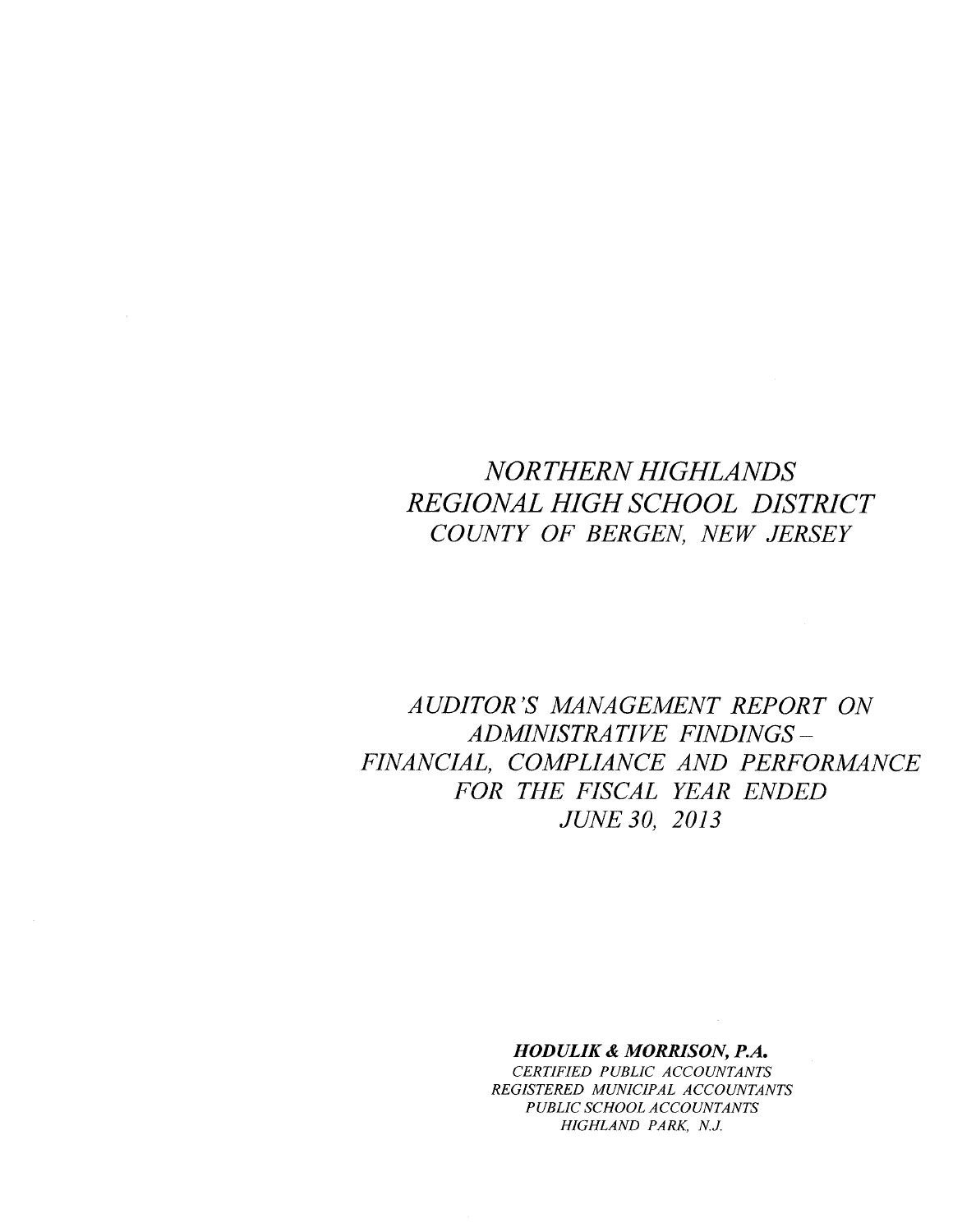## **NORTHERN HIGHLANDS REGIONAL HIGH SCHOOL DISTRICT BERGEN COUNTY, NEW JERSEY**

## **AUDITORS MANAGEMENT REPORT ON ADMINISTRATIVE FINDINGS-FINANCIAL, COMPLIANCE AND PERFORMANCE**

## **TABLE OF CONTENTS**

| Independent Auditor's Report                                  | 1                       |
|---------------------------------------------------------------|-------------------------|
| Scope of Audit                                                | $\overline{2}$          |
| <b>Administrative Practices and Procedures</b>                |                         |
| Insurance                                                     | $\overline{2}$          |
| <b>Official Bonds</b>                                         | $\boldsymbol{2}$        |
| <b>Tuition Charges</b>                                        | $\overline{2}$          |
| Financial Planning, Accounting and Reporting                  |                         |
| <b>Examination of Claims</b>                                  | 3                       |
| Payroll Account                                               |                         |
| Reserve for Encumbrances and Accounts Payable                 | $\frac{3}{3}$           |
| Classification of Expenditures                                | $\overline{\mathbf{3}}$ |
| Travel                                                        | $\overline{\mathbf{3}}$ |
| Unemployment Compensation Insurance Trust Fund                | $\overline{\mathbf{4}}$ |
| Investment of Idle Funds                                      | 4                       |
| Board Secretary's Records                                     | 4                       |
| <b>General Fixed Assets</b>                                   | 4                       |
| Elementary and Secondary Education Act of 1965 (E.S.E.A.), as |                         |
| amended by the Improving America's Schools Act of 1994        | 4                       |
| Other Special Federal and/or State Projects                   | $4 - 5$                 |
| T.P.A.F. Reimbursement                                        | 5                       |
| <b>School Purchasing Programs</b>                             |                         |
| Contracts and Agreements Requiring Advertisement for Bids     | $5 - 6$                 |
| School Food Service Fund                                      | $6 - 7$                 |
| <b>Student Activity Funds</b>                                 | 7                       |
| Application for State School Aid                              | 7                       |
| <b>Pupil Transportation</b>                                   | $\overline{7}$          |
| Follow-Up on Prior Year Findings                              | 7                       |
| Summary of Recommendations                                    | $\bf 8$                 |
| Acknowledgment                                                | 8                       |
| Schedule of Audited Enrollments                               | $9 - 11$                |
| <b>Excess Surplus Calculation</b>                             | $12 - 13$               |

**Tax ID Number 221696560**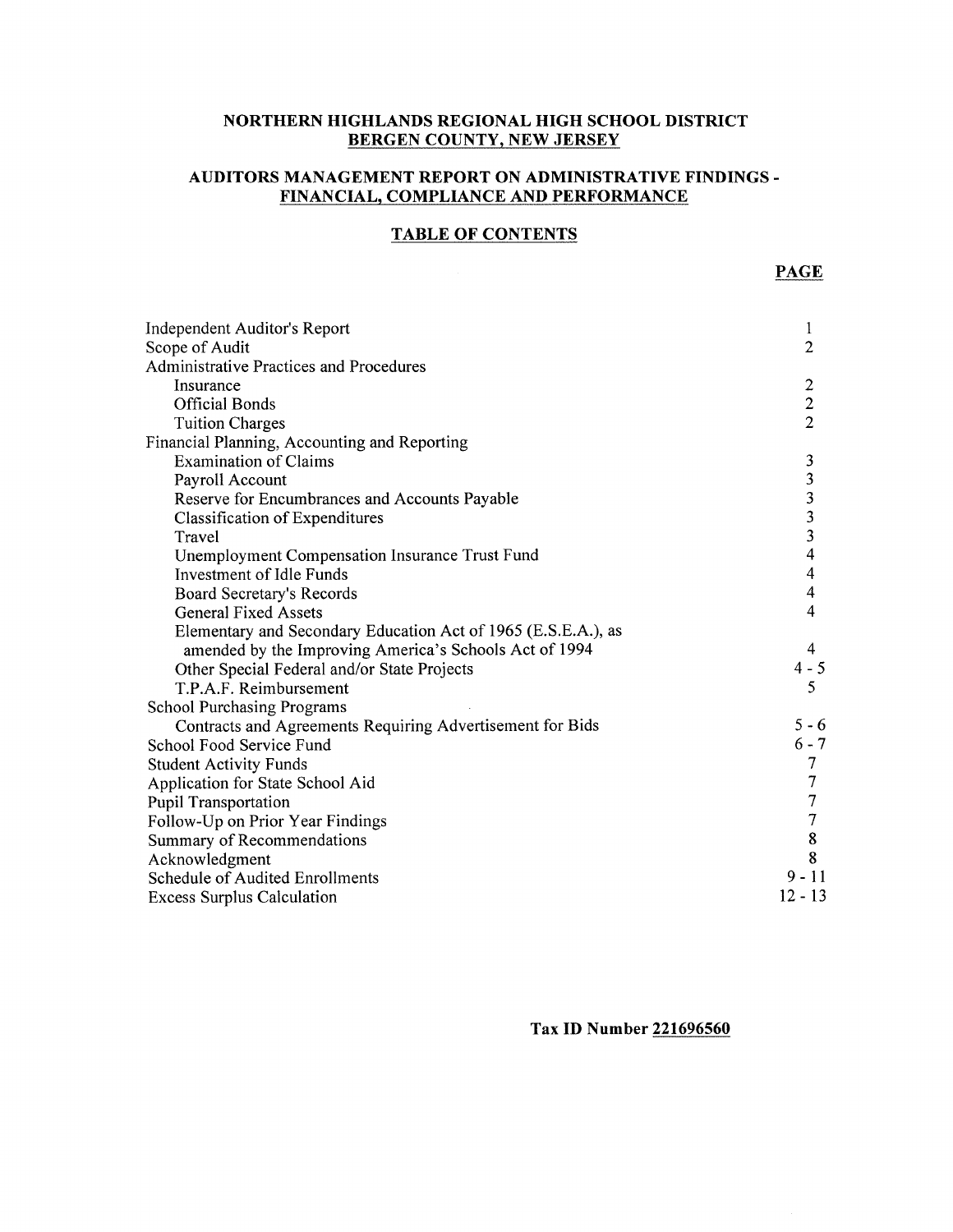#### **HODULIK & MORRISON, P .A.**

CERTIFIED PUBLIC ACCOUNTANTS REGISTERED MUNICIPAL ACCOUNTANTS PUBLIC SCHOOL ACCOUNTANTS 1102 RARITAN AVENUE, P.O. BOX 1450 HIGHLAND PARK, NJ 08904 (732) 393-1000 (732) 393-1196 (FAX)

ANDREW G. HODULIK, CPA, RMA, PSA ROBERT S. MORRISON, CPA, RMA, PSA

JOANN BOOS,CPA,PSA PADMAJA RAO, CPA

MEMBERS OF: AMERICAN INSTITUTE OF CPA'S NEW JERSEY SOCIETY OF CPA'S REGISTERED MUNICIPAL ACCOUNTANTS OF NJ.

#### INDEPENDENT AUDITOR'S REPORT

Honorable President and Members of the Board of Education Northern Highlands Regional High School District County of Bergen, New Jersey

We have audited, in accordance with generally accepted auditing standards and *Government Auditing Standards* issued by the Comptroller General of the United States, the basic financial statements of the Board of Education of the Northern Highlands Regional High School District, County of Bergen, New Jersey, as of and for the year ended June 30, 2013, and have issued our report thereon dated October 16, 2013.

As part of our audit, we performed procedures required by the New Jersey Department of Education, and the findings and results thereof are disclosed on the following pages, as listed in the accompanying table of contents.

This report is intended for the information of the Northern Highlands Regional High School District's Board of Education, management and the New Jersey Department of Education. However, this report is a matter of public record and its distribution is not limited.

Hodulik : Marrison, P.A.

HODULIK & MORRISON, P.A. Certified Public Accountants Public School Accountants

*YI~*

Robert S. Morrison Certified Public Accountant Public School Accountant #871

Highland Park, New Jersey October 16, 2013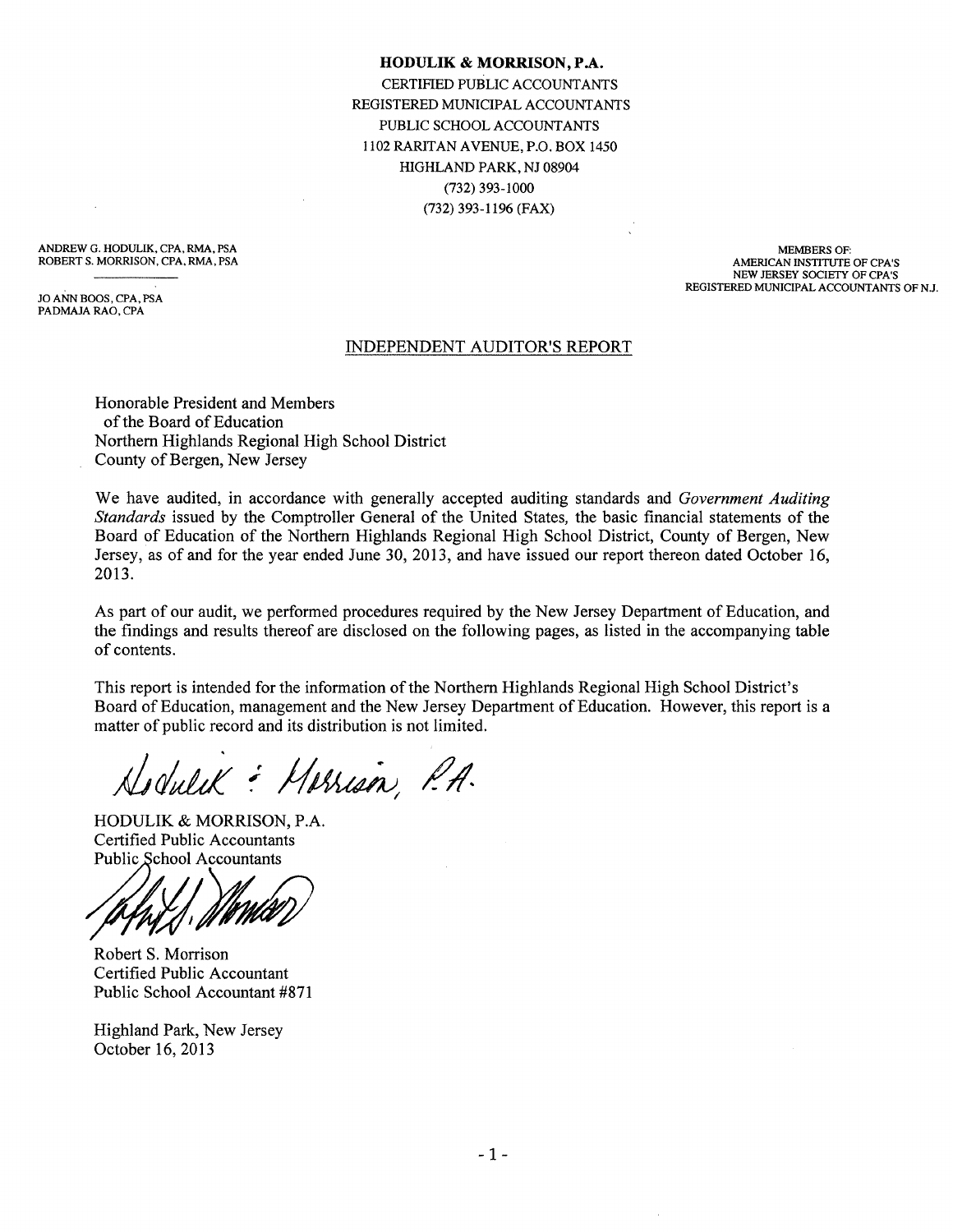## ADMINISTRATIVE FINDINGS FINANCIAL, COMPLIANCE AND PERFORMANCE REPORTING

## SCOPE OF AUDIT

The audit covered the financial transactions of the Board Secretary/School Business Administrator and the Treasurer of School Moneys, the activities of the Board of Education and the records of the various funds under the auspices of the Board of Education.

The audit did not and could not determine the character of services rendered for which payment had been made nor could it determine the character, proper price or quantity of materials supplied for which claims had been passed. These details were necessarily covered by the approval of such claims. Revenues and receipts were established and verified as to sources and amount only insofar as the records permitted.

## ADMINISTRATIVE PRACTICES AND PROCEDURES

#### Insurance

Fire insurance coverage was carried in the amounts as detailed on Exhibit J-20 of the District's CAFR. The details of the various additional insurance coverages by the Board are also presented on this Exhibit. No attempt was made to determine the adequacy of coverage as part of this report. Adequacy of coverage is the responsibility of the Board of Education.

#### Official Bonds

The following positions were covered by Surety Bonds:

| Name            | Position                                          | Amount       |
|-----------------|---------------------------------------------------|--------------|
| James Davis     | Business Administrator/<br><b>Board Secretary</b> | \$250,000.00 |
| M. Alissa Mayer | Treasurer of School Moneys                        | 250,000.00   |

The surety bond coverage for the Treasurer of School Moneys exceeded the minimum requirement as promulgated by the Department of Education.

#### Tuition Charges

Audit tests indicated that tuition charges to each of the districts sending pupils to Northern Highlands regional High School were billed in accordance with the terms of the applicable contracts, and no tuition adjustments were required.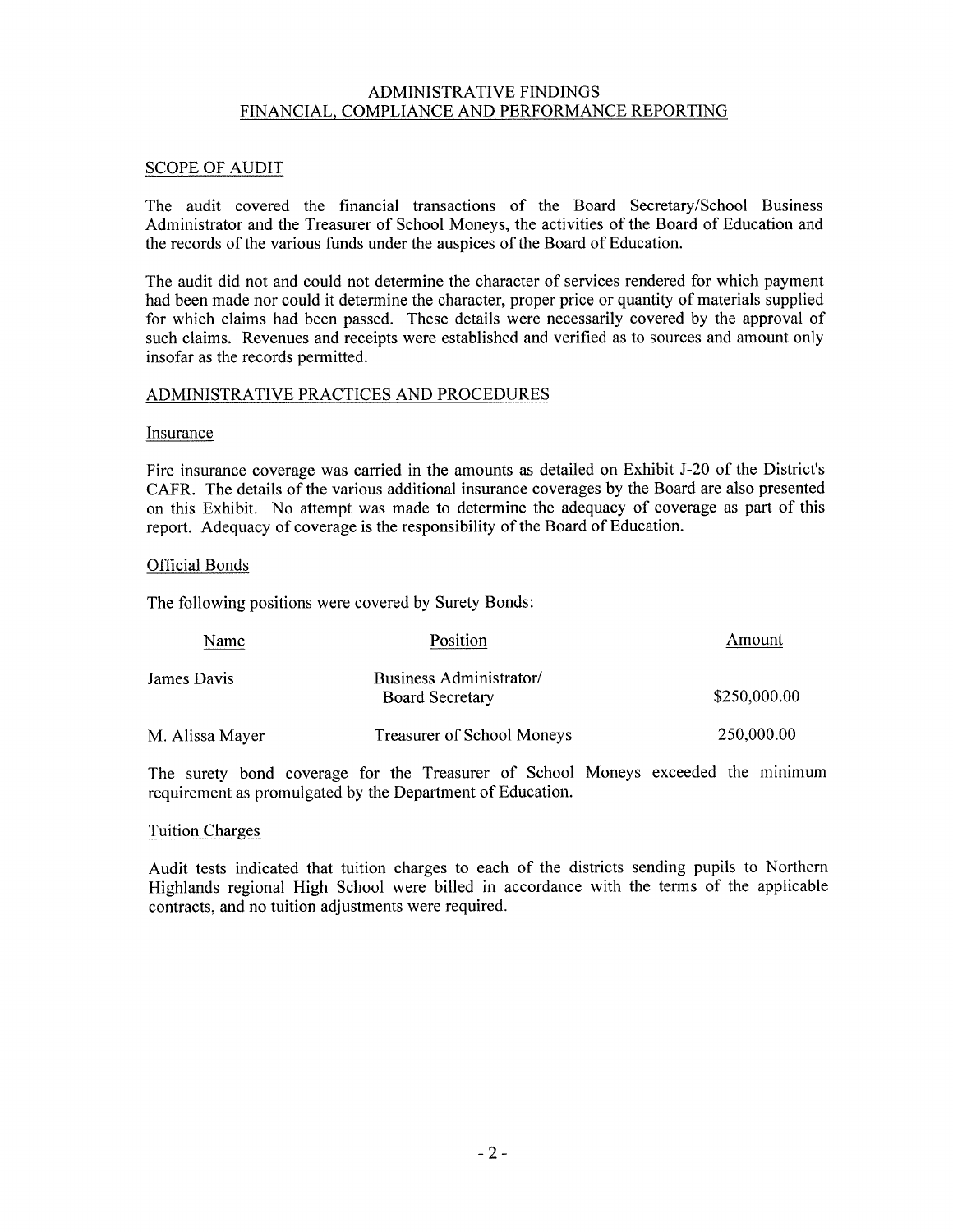## FINANCIAL PLANNING, ACCOUNTING AND REPORTING

## Examination of Claims

Claims were examined for the period under review and were found to be in good order.

## Payroll Account

The Board maintained the Net Payroll and Agency Account method for the depositing and payment of its payrolls. The net payrolls from all sources are deposited in the payroll account and all payroll deductions, together with the Board's share, are deposited to the agency account.

All payrolls were approved by the Superintendent and were certified by the President of the Board and the Board Secretary/School Business Administrator. Tests were made of these records with no exceptions noted.

Salary withholdings were promptly remitted to the proper agencies, including withholdings for employee health benefit contributions, which were transferred timely to the general fund.

Upon the completion of payroll processing and proofs thereof, transfers to the Net Payroll and Agency accounts, in amounts equal to those indicated in the payroll summary reports, are effected by electronic funds transfers.

## Reserve for Encumbrances and Accounts Payable

A review of outstanding issued purchase orders was made as of June 30, for goods not yet received or services not yet rendered. Unpaid purchase orders included in the balance of accounts payable were reviewed for propriety and to determine that goods were received and services rendered as of June 30. Tests of subsequent period disbursements did not identify any unrecorded accounts payable at year-end.

#### Classification of Expenditures

The coding of expenditures was tested for proper classification in accordance with N.J.A.C. 6A: 23-2.2(f) as part of our test of transactions of randomly selected expenditure items. We also reviewed the coding of all expenditures included in our compliance and single audit testing procedures. In addition to randomly selecting a test sample, our sample selection specifically targeted administrative coding classifications to determine overall reliability and compliance with NJ.A.C. 6A: 23-8.2. As a result of the procedures performed we found no discrepancies in the classification of expenditures and no additional procedures were deemed necessary to test the propriety of the expenditure classification.

## Travel

Tests were performed to determine the existence of required policy documents and the District's compliance with same with respect to the timely approval and appropriate reimbursement rates for approved travel. No exceptions were noted.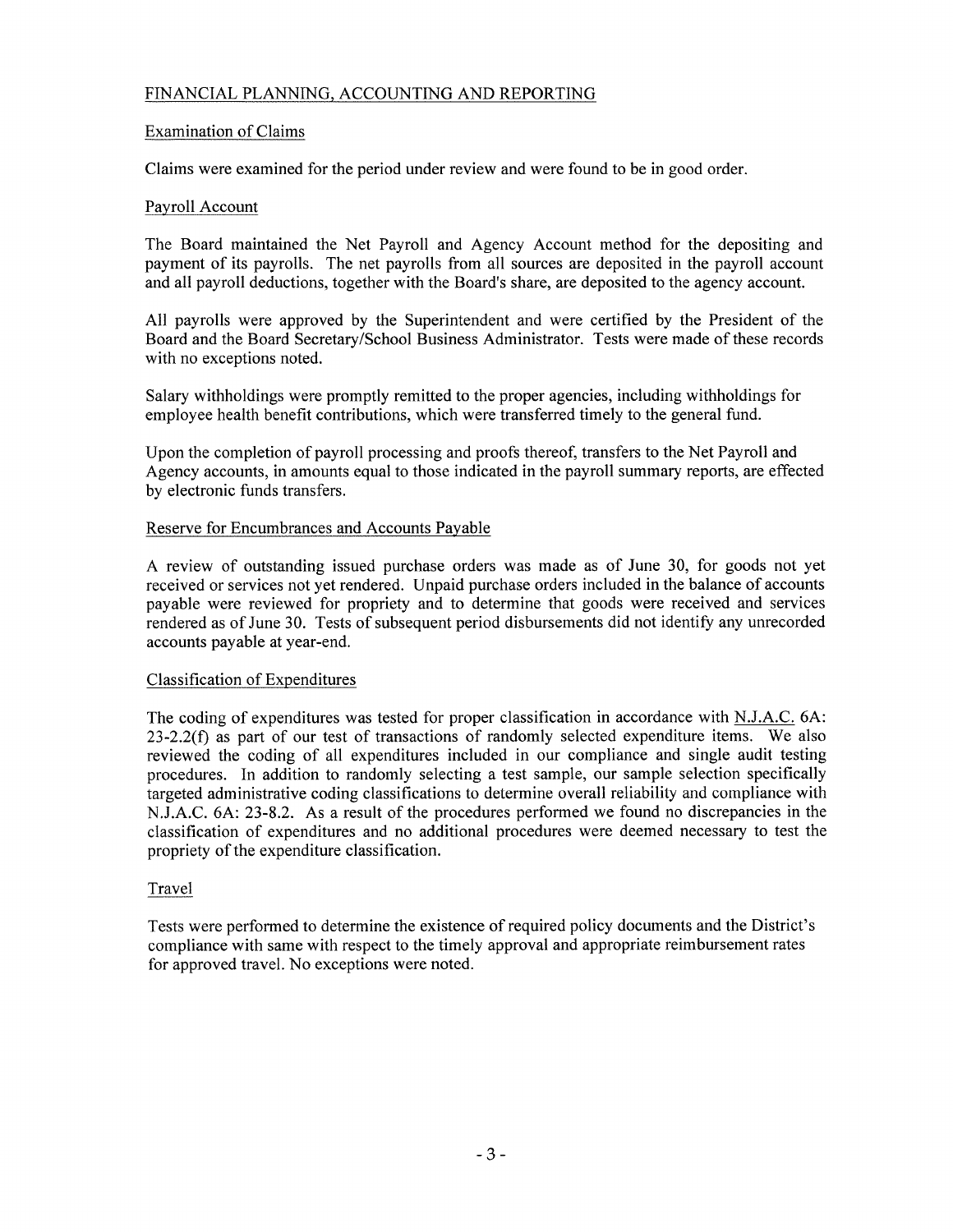## FINANCIAL PLANNING, ACCOUNTING AND REPORTING (Cont'd):

## Unemployment Compensation Insurance Trust Fund

The Board has adopted the direct reimbursement method and has established an Unemployment Compensation Insurance Trust Fund. Exhibit "H-2" sets forth the activity of this fund for the period under review. Total revenues from all sources amounted to \$57,166.25 and expenditures, which consist of reimbursements to the State of New Jersey Unemployment Insurance Fund, amounted to \$69,831.48. Funds available at June 30, 2013 pay future claims amounted to \$86,593.55.

## Investment of Idle Funds

During the year ended June 30, 2013, the Board had substantially all of its cash and cash equivalents for all of its funds and accounts in interest bearing depository accounts with The Bank of America.

Interest earnings during the year were negligible, reflective of the low interest rate environment that has existed for secure, short-term investments of idle funds. This condition was anticipated at the time the 2012-13 school budget was developed and did not cause any negative budgetary variance.

#### Board Secretary's Records

The minutes maintained by the Board Secretary were in good condition.

The financial and accounting records maintained by the Board Secretary were found to be in good condition.

## General Fixed Assets

During the period under review the general fixed asset accounting and reporting system was maintained satisfactorily to provide for all the required financial information for the preparation of the statement of changes in general fixed assets. The District engaged an outside consultant to update the full physical inventory and valuation of the District's fixed assets that was performed in the prior period. Additions and deletions reported in the consultant's report match financial records maintained by the business office.

Elementary and Secondary Education Act (E.S.E.A.)/Improving America's Schools Act (lASA) as reauthorized by the No Child Left Behind Act of 2001 (NCLB)

The E.S.E.A./NCLB financial exhibits are contained within the Special Revenue Section of the CAFR. This section of the CAFR documents the financial position pertaining to the projects under Title II of the Elementary and Secondary Education Act as amended and reauthorized.

## Other Special Federal and/or State Projects

The District's Special Projects were approved as listed on Schedule A and Schedule B located in the CAFR.

Our audit of the Federal and State funds, on a test basis, indicated that obligations and expenditures were incurred during the fiscal year or project period for which the project was approved.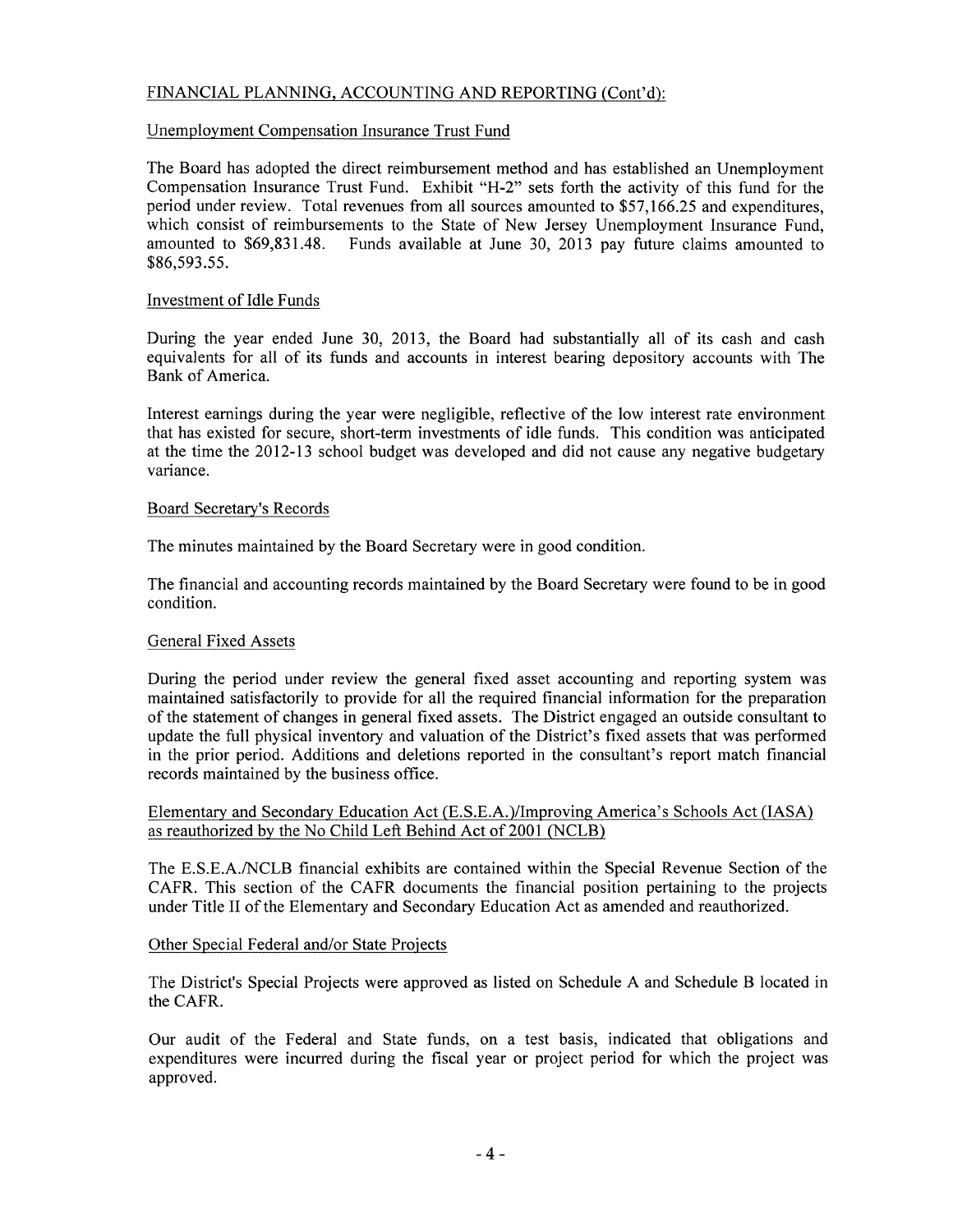## FINANCIAL PLANNING, ACCOUNTING AND REPORTING (Cont'd):

#### Other Special Federal and/or State Projects (Cont'd.)

The financial exhibits are contained within the Special Revenue Section of the CAFR. This section of the CAFR documents the financial position pertaining to the aforementioned special projects.

#### T.P.A.F. Reimbursement

Our audit procedures included a test of the biweekly reimbursement forms filed with the Department of Education for district employees who are members of the Teachers Pension and Annuity Fund. No exceptions were noted.

#### SCHOOL PURCHASING PROGRAMS

#### Contracts and Agreements Requiring Advertisement for Bids

#### N.J.S.A. 18A: 18A-3 states"

"a. Any purchase, contract or agreement for the performance of any work or the furnishing or hiring of materials or supplies, the cost or price of which, together with any other sums expended or foreseeably to be expended for the performance of any work or services in connection with the same project or the furnishing of similar materials or supplies during the same fiscal year paid with or out of school funds, does not exceed the total sum of \$7,500.00 or the amount determined pursuant to subsection b. of this section, in the fiscal year or, in the case of purchases that are not annually recurring, in a period of one year may be made negotiated and awarded by a contracting agent when so authorized by resolution of the board of education without public advertising for bids and bidding therefore.

"b. Commencing January 1, 1983 and every two years thereafter, the Governor, in consultation with the Department of Treasury, shall adjust the threshold amount set forth in subsection a. of this section in direct proportion to the rise or fall of the consumer price index for all urban consumers in the New York City and the Philadelphia area as reported by the United States Department of Labor. The Governor shall notify all local school districts of the adjustment. The adjustment shall become effective on July 1, of the year in which it is reported."

N.J.S.A. 18A: 18A-4 states, "Every contract or agreement for the performance of any work or the furnishing or hiring of any materials or supplies, the cost or the contract price whereof is to be paid with or out of school funds, not included within the terms of N.J.S.A. 18A: 18A-3, shall be made and awarded only by the board of education after public advertising for bids and bidding therefore, except as is provided otherwise in this chapter or specifically by any other law. No work, materials or supplies shall be undertaken, acquired or furnished for a sum exceeding in the aggregate the amount set forth in, or calculated by the Governor pursuant to N.J.S.A. 18A: 18A-3 except by contract or agreement."

Effective July 1,2010 and thereafter the bid thresholds in accordance with N.J.S.A. 18A: 18A-2 and 18A: 18A-3(a) are \$36,000 if the purchasing agent is qualified pursuant to subsection b. of section 9 of P.L. 1971, c. 198 (C.40A: 11-9), and \$26,000 in the absence of a Qualified Purchasing Agent. The threshold for student transportation contracts, pursuant to N.J.S.A. 18A: 39-3 is \$17,500.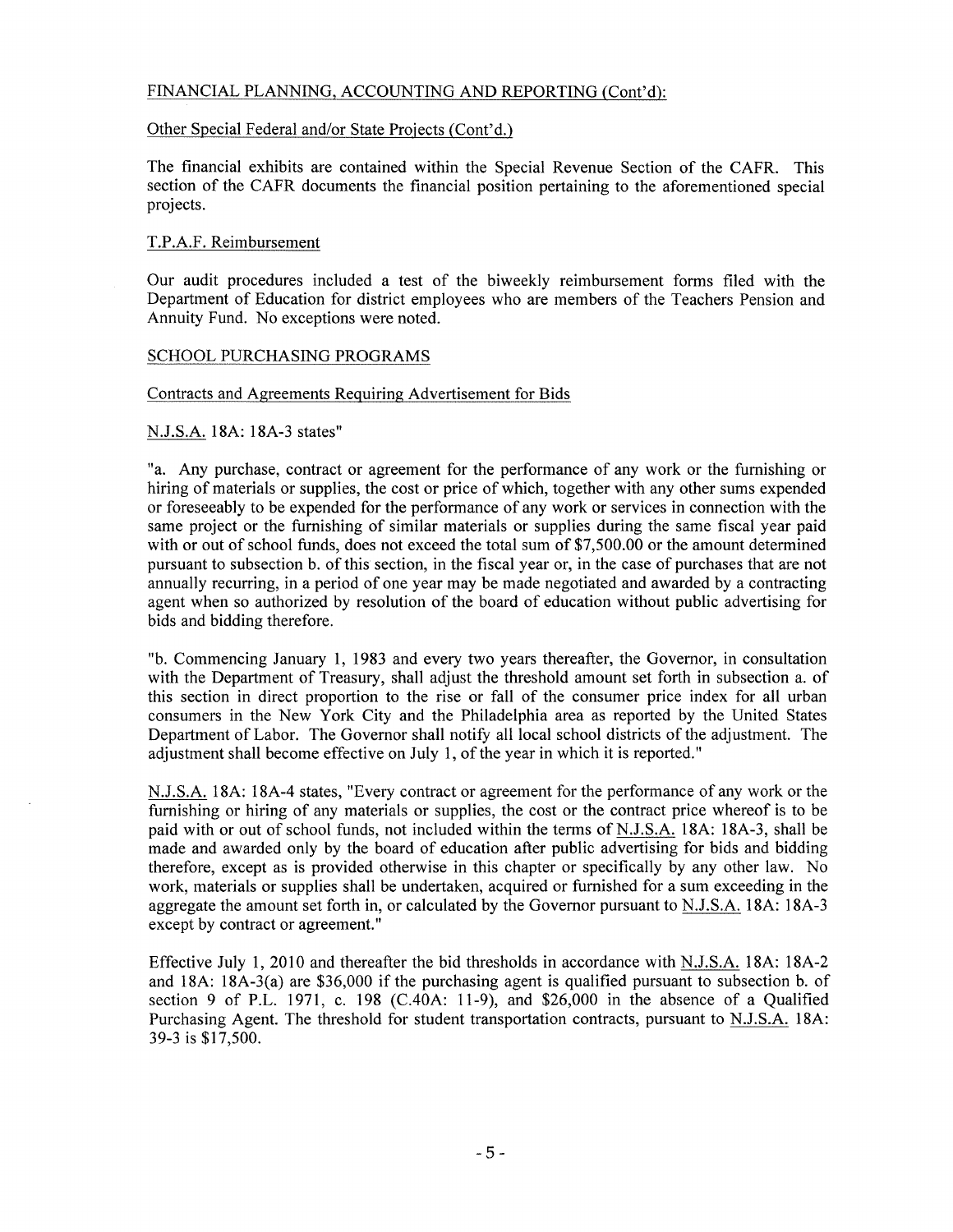## SCHOOL PURCHASING PROGRAMS (CONT'D):

#### Contracts and Agreements Requiring Advertisement for Bids (Cont'd.)

The Board of Education has the responsibility of determining whether the expenditures in any category will exceed the statutory thresholds within the fiscal year. Where question arises as to whether any contract or agreement might result in violation of the statute, the Solicitor's opinion should be sought before a commitment is made.

Inasmuch as the system of records did not provide for an accumulation of payments for categories for the performance of any work or the furnishing or hiring of any materials or supplies, the results of such an accumulation could not reasonably be ascertained. Disbursements were reviewed, however, to determine whether any clear-cut violations existed.

The results of the examination indicated that no individual payments, contracts or agreements were made "for the performance of any work or the furnishing or hiring of any materials or supplies," in excess of the statutory thresholds where there had been no advertising for bids in accordance with the provision of N.J.S.A. 18A:18A-4.

Resolutions were adopted authorizing the awarding of contracts or agreements for "Professional Services" per N.J.S.A. 18A:18A-5.

The system of records did not provide for an accumulation of purchases for which the school board used contracts entered into by the State Department of Purchase and Property pursuant to Ch. 114, P.L. 1977, therefore, the extent of such purchases could not reasonably be ascertained.

Any interpretation as to possible violation of statute(s) would be in the province of the Board's solicitor.

#### SCHOOL FOOD SERVICE FUND

The District does not participate in any subsidized federal or state sponsored school nutrition programs.

The District has contracted with a Food Service management Company (FSMC) and utilized the standard contract form recommended by the regulatory agency. As required by the contract, the FSMC provided a report of its internal controls under Statement on Standards for attestation Engagements No. 16 (SSAE 16). We reviewed this report (type 2) as provided by the FSMC and found it to contain a detailed description of the FSMC's internal control objectives and the relevant control processes and procedures put in place to achieve those objectives. The report provided the minimum information necessary for us to gain an understanding of the FMSC's internal control. We are required to gain this understanding in order to plan our audit of the District's Food Service Fund. The report also provided assurances, based upon testing, relating to the operating effectiveness of the controls to achieve the related control objectives included in the description throughout a period that included the most of the school year.

Audit tests of FMSC financial reports indicated that vendor invoices or approved transfer forms were available to support amounts claimed as inventory purchases and other costs, and amounts reported as sales and purchased account credits could be reconciled to amounts deposited or credited to the district bank account.

Exhibits reflecting Food Services Fund operations are included in the section entitled Enterprise Funds, Section G. Total realized operating revenues amounted to \$716,984.44 and total operating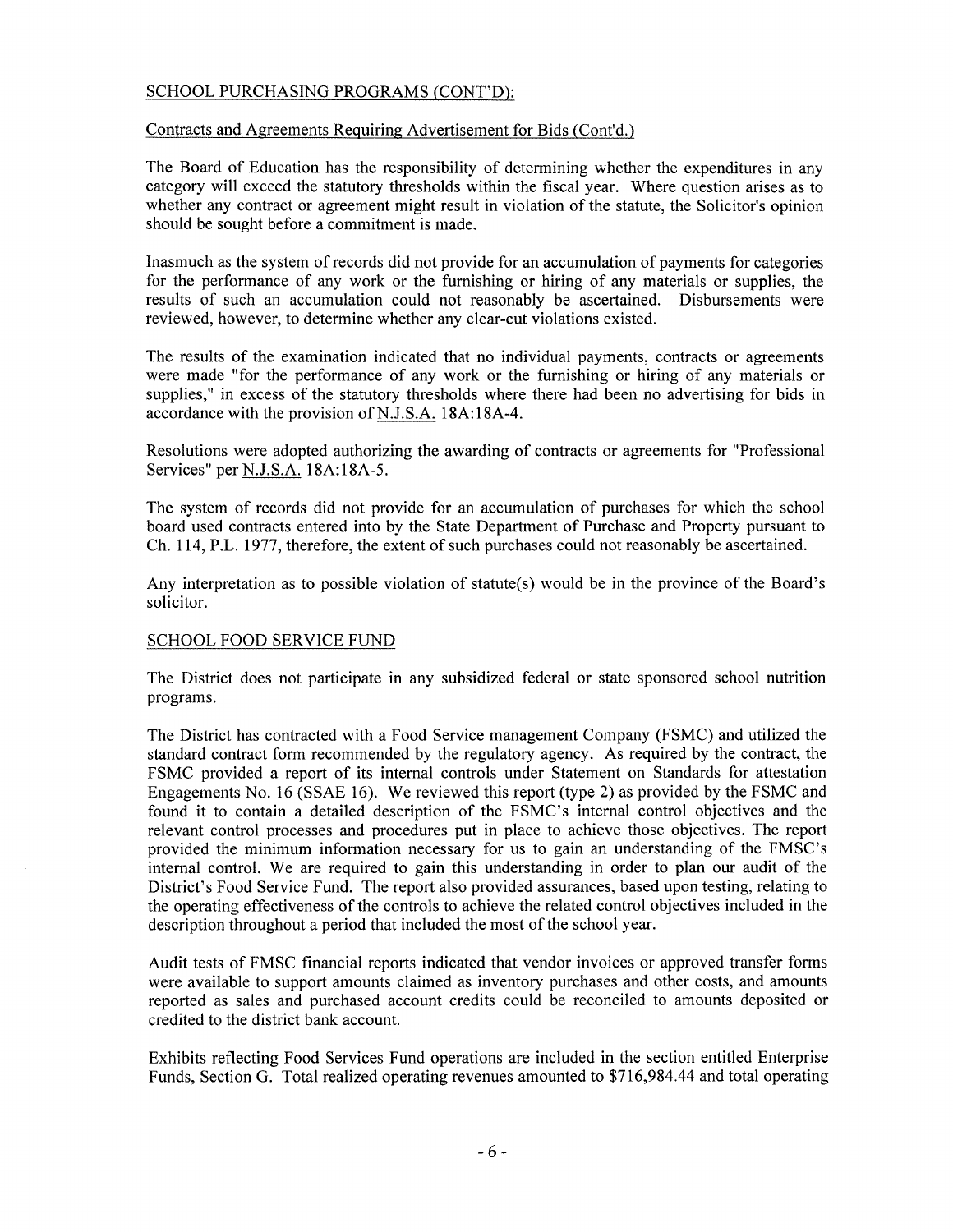expenses amounted to \$702,450.35 resulting in net income of \$14,534.09. During the current period, the Board was not required and did not make operating transfers to the Food Service fund.

### Student Activity Funds

The recordkeeping of the various student activities funds were reviewed for the 2012-2013 school year. The records were maintained in generally good condition.

## Application for State School Aid

Our audit procedures included tests of information reported in the October 15, 2012 Application for State School Aid (A.S.S.A.) for on-roll, private schools for the handicapped, low income, and bilingual. We also performed a review of the District procedures related to its completion. The information on the A.S.S.A. was compared to the district workpapers without exception. The information that was included on the workpapers was verified without exception. The results or our procedures are presented in the Schedule of Audited Enrollments.

The district maintained workpapers on the prescribed state forms or their equivalent.

The district has adequate written procedures for the recording of student enrollment data.

## Pupil Transportation

Our procedures included a test of on-roll status reported in the 2012-13 District Report of Resident Transported Students (DRTRS). The information included on the DRTRS was verified to the DRTRS Eligibility Summary Report without exception. The results of our procedures are presented in the Schedule of Audited Enrollments.

Our procedures also included a review of transportation related contracts and purchases. Based on our review, the district complied with proper bidding procedures and award of contracts. No exceptions were noted in our review of transportation related purchases of goods and services.

#### Follow-Up on Prior Years' Findings

In accordance with *Government Auditing Standards,* our procedures included a review of all prior year recommendations, and corrective action had been taken on all prior year findings.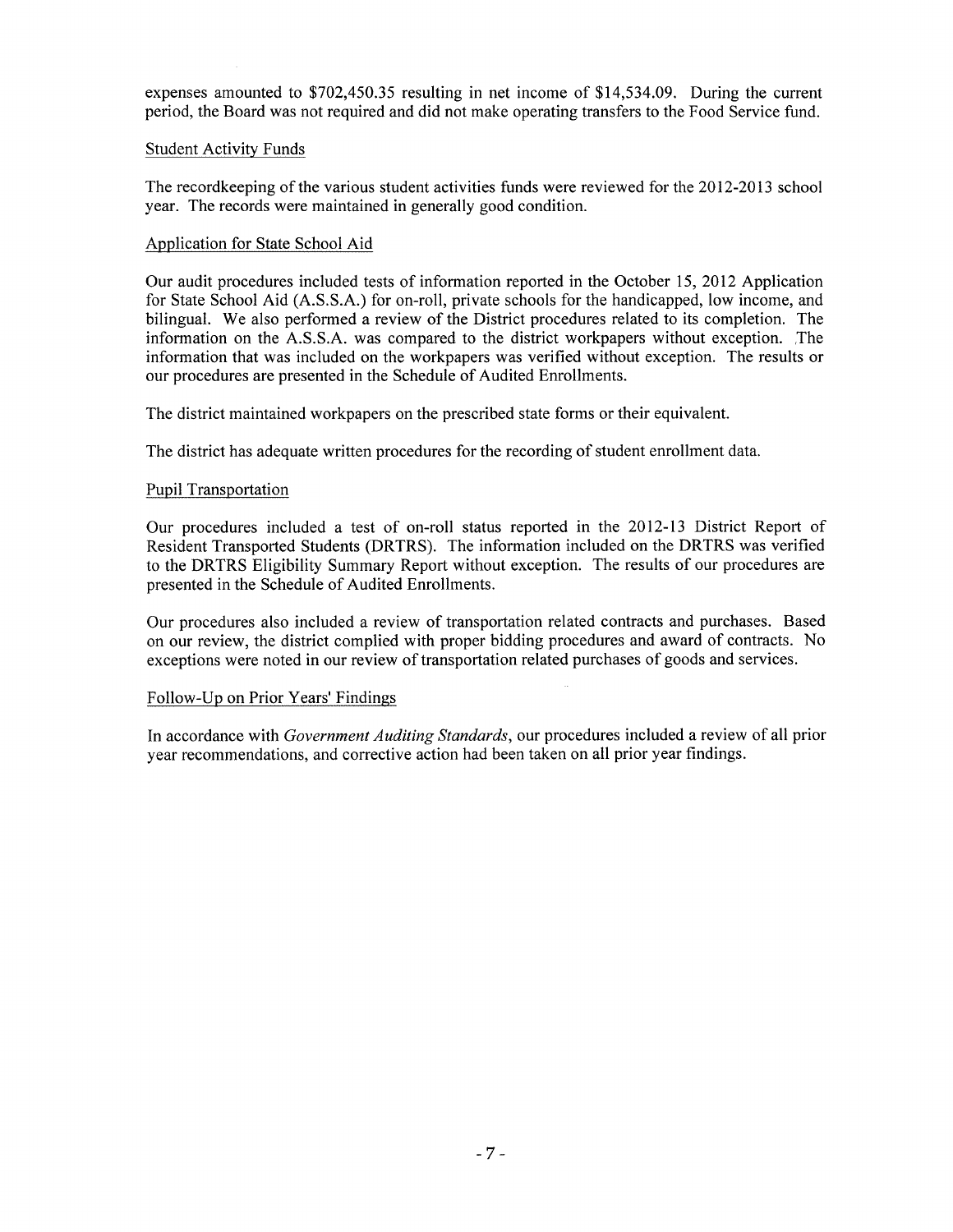### RECOMMENDATIONS

### NONE

 $\mathcal{L}$ 

\*\*\*\*\*\*\*\*\*\*

## ACKNOWLEDGMENT

During the course of our audit, we received the complete cooperation of all the officials of the school district, and we greatly appreciate the courtesies extended to us.

Respectfully submitted,

Hodulik & Horrison, P.A.

HODULIK & MORRISON, P.A. Certified Public Accountants Public School Accountants

*/J;J~*

Robert S. Morrison Certified Public Accountant Public School Accountant #871

 $\mathcal{L}$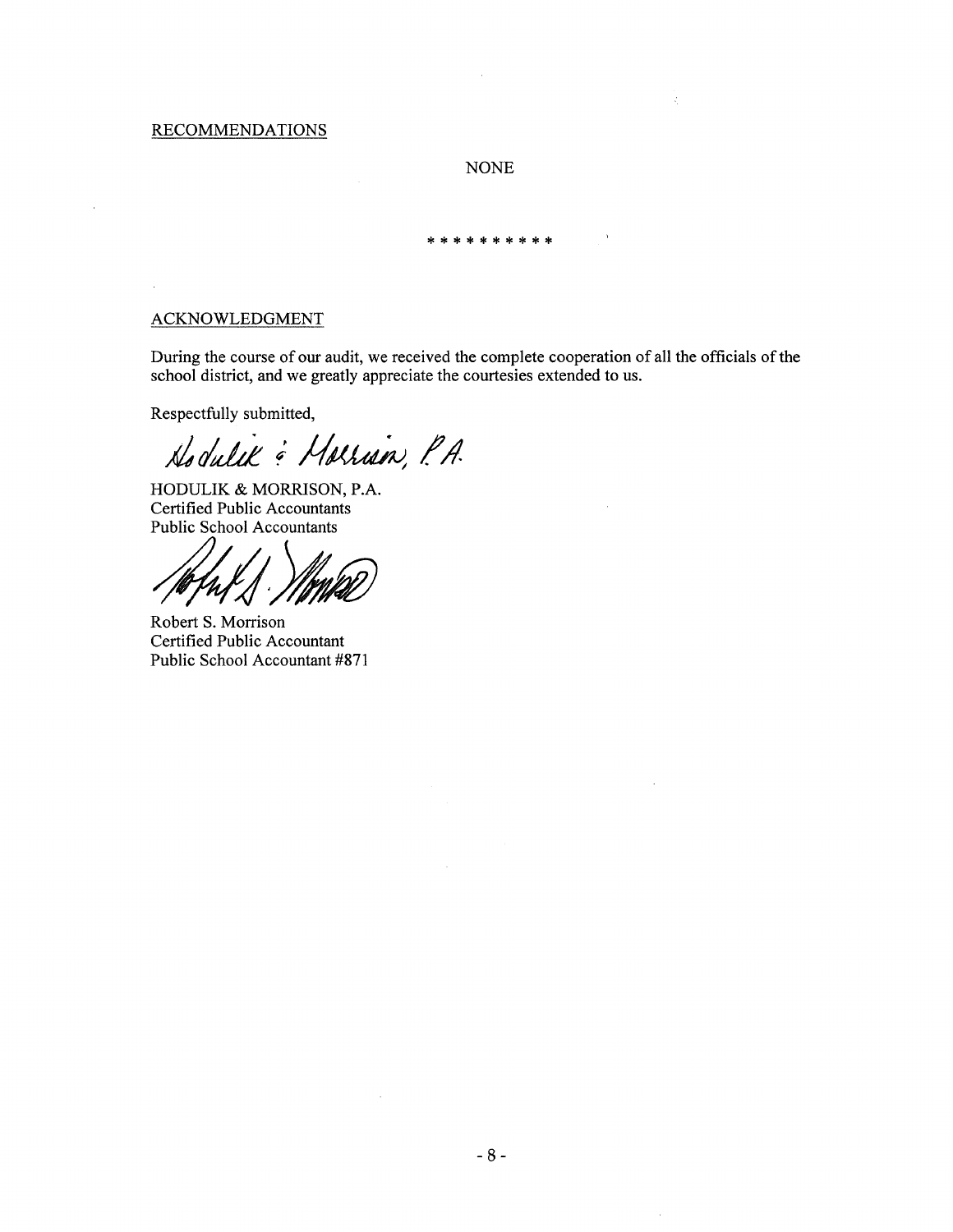#### **SCHEDULE OF AUDITED ENROLLMENTS**

#### **NORTHERN mGHLANDS REGIONAL mGH SCHOOL DISTRICT APPLICATION FOR STATE** SCHOOL AID **SUMMARY ENROLLMENT AS OF OCTOBER 15. 2012**

|                                                                                                                                                                                                                                                              | 2013-2014 Application for State School Aid |                |                          |                           |                | Sample for Verification |                            |                           |                      |                           | Private Schools for Disabled |                        |                         |                   |                    |                  |
|--------------------------------------------------------------------------------------------------------------------------------------------------------------------------------------------------------------------------------------------------------------|--------------------------------------------|----------------|--------------------------|---------------------------|----------------|-------------------------|----------------------------|---------------------------|----------------------|---------------------------|------------------------------|------------------------|-------------------------|-------------------|--------------------|------------------|
|                                                                                                                                                                                                                                                              | A.S.S.A.                                   | Reported on    |                          | Reported on<br>Workpapers |                |                         |                            | Sample<br>Selected From   |                      | Verified per<br>Registers |                              | Errors per<br>Register | Reported on<br>A.S.S.A. | Sample<br>for     |                    |                  |
|                                                                                                                                                                                                                                                              | On Roll<br>Full                            | Shared         | Full                     | On Roll<br>Shared         | Errors<br>Full | Shared                  |                            | Workpapers<br>Full Shared | Full                 | On Roll<br>Shared         | Full                         | On Roll<br>Shared      | Private<br>Schools      | Verifi-<br>cation | Sample<br>Verified | Sample<br>Errors |
| Half Day Preschool - 3 Years Old<br>Half Day Preschool - 4 Years Old<br>Half Day Kindergarten<br>Full Day Kindergarten<br>One<br>Two<br>Three<br>Four<br>Five<br>Six<br>Seven<br>Eight<br>Nine<br>Ten<br>Eleven<br>Twelve<br>Adult High School (15+ credits) | 298<br>324<br>271<br>285                   | -1             | 298<br>324<br>271<br>285 | $\mathbf{1}$              |                |                         | 71<br>64<br>$\bf 48$<br>50 |                           | 71<br>64<br>48<br>50 |                           |                              |                        |                         |                   |                    |                  |
| Adult High School (1-14 credits)                                                                                                                                                                                                                             |                                            |                |                          |                           |                |                         |                            |                           |                      |                           |                              |                        |                         |                   |                    |                  |
| Subtotals                                                                                                                                                                                                                                                    | 1,178                                      | $\overline{2}$ | 1,178                    | $\overline{2}$            |                |                         | 233                        |                           | 233                  |                           |                              |                        |                         |                   |                    |                  |
| Special Ed - Elementary<br>Special Ed - Middle School<br>Special Ed - High School                                                                                                                                                                            | 147                                        | $\mathbf{1}$   | 147                      | -1                        |                |                         | 31                         |                           | 31                   |                           |                              |                        | 15                      | 15                | 15                 |                  |
| Subtotals                                                                                                                                                                                                                                                    | 147                                        | $\mathbf{1}$   | 147                      | $\mathbf{1}$              |                |                         | 31                         |                           | 31                   |                           |                              |                        | 15                      | 15                | 15                 |                  |
|                                                                                                                                                                                                                                                              | Totals 1,325                               | 3              | 1,325                    | 3                         |                |                         | 264                        |                           | 264                  |                           |                              |                        | 15                      | 15                | 15                 |                  |

 $\equiv$ 

----

 $\sim$ 

Percentage Error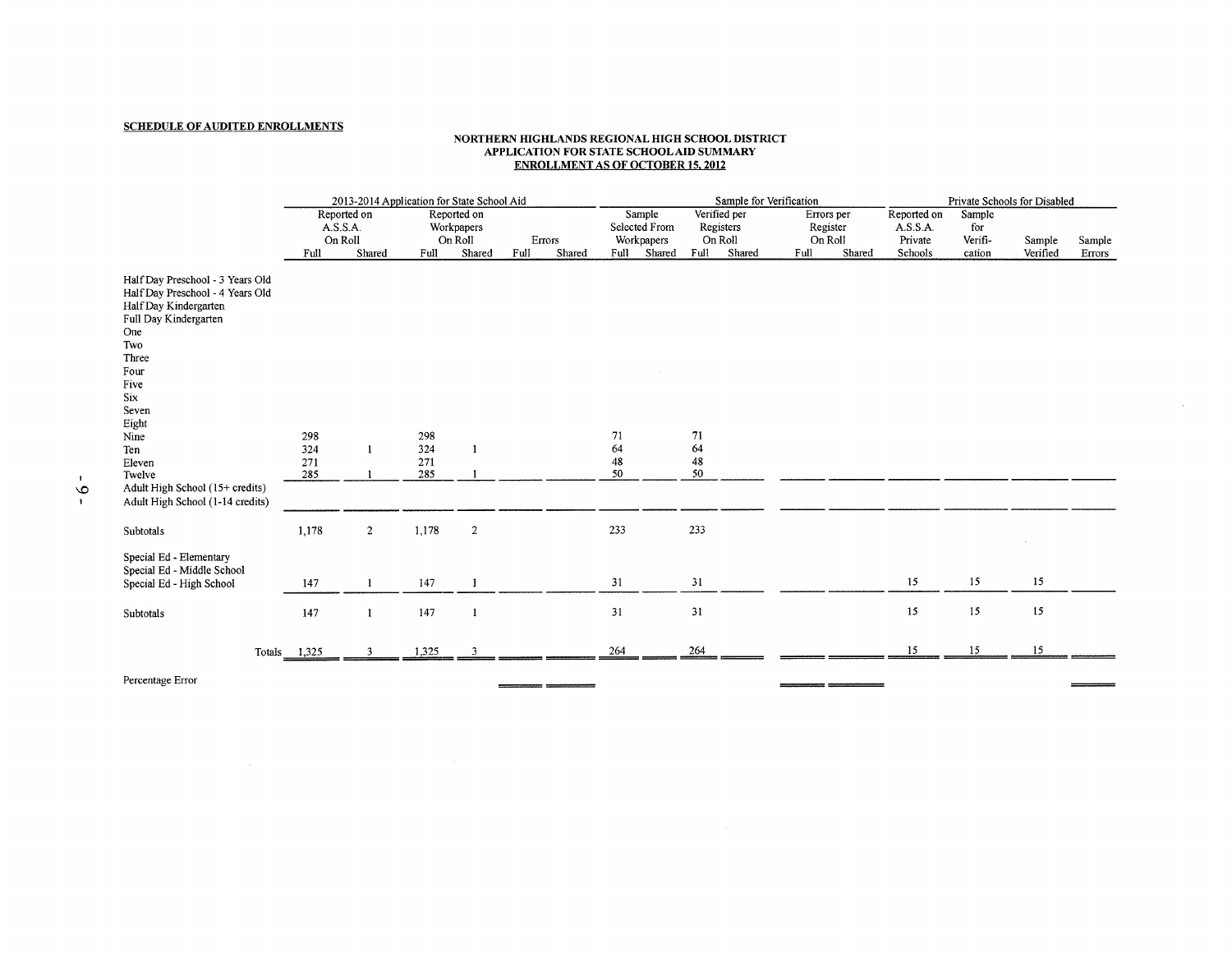#### SCHEDULE OF AUDITED ENROLLMENTS

# NORTHERN HIGHLANDS REGIONAL HIGH SCHOOL DISTRICTION FOR STATE SCHOOL APPLICATION FOR STATE SCHOOL AT EXAMPLE S<br>ENROLLMENT AS OF OCTOBER 15, 2012

|                                                                                                                                      |                              | Low Income                                                |                |                                                |                                         |                                                                         | Sample for Verification                       |                                                    |                                                                                                                            | Resident LEP Low Income                           |                                    |                                           | Sample for Verification                       |  |
|--------------------------------------------------------------------------------------------------------------------------------------|------------------------------|-----------------------------------------------------------|----------------|------------------------------------------------|-----------------------------------------|-------------------------------------------------------------------------|-----------------------------------------------|----------------------------------------------------|----------------------------------------------------------------------------------------------------------------------------|---------------------------------------------------|------------------------------------|-------------------------------------------|-----------------------------------------------|--|
|                                                                                                                                      | A.S.S.A.<br>As Low<br>Income | Reported on Reported on<br>Workpapers<br>As Low<br>Income | Errors         |                                                |                                         | Sample<br>Selected From<br>Workpapers                                   | Verified to<br>Application<br>And<br>Register | Sample<br>Errors                                   | Reported on<br>A.S.S.A. as<br>LEP low<br>Income                                                                            | Reported on<br>Workpapers<br>as LEP low<br>Income | Errors                             | Sample<br>Selected from Test Score Sample | Verified to<br>Workpapers and Register Errors |  |
| Kindergarten<br>One<br>Two<br>Three<br>Four<br>Five<br>Six<br>Seven<br>Eight<br>Nine<br>Ten<br>Eleven                                | -1<br>$\overline{2}$         | $\mathbf{l}$<br>$\overline{2}$                            |                |                                                |                                         | $\mathbf{I}$<br>$\overline{2}$                                          | 1<br>$\overline{2}$                           |                                                    |                                                                                                                            |                                                   |                                    |                                           |                                               |  |
| Twelve                                                                                                                               |                              |                                                           |                |                                                |                                         |                                                                         |                                               |                                                    |                                                                                                                            |                                                   |                                    |                                           |                                               |  |
| Subtotals                                                                                                                            | $\overline{\mathbf{3}}$      | $\overline{\mathbf{3}}$                                   |                |                                                |                                         | $\overline{\mathbf{3}}$                                                 | $\overline{\mathbf{3}}$                       |                                                    |                                                                                                                            |                                                   |                                    |                                           |                                               |  |
| Special Ed - Elementary<br>Special Ed - Middle<br>Special Ed - High                                                                  | $\overline{c}$               | $\overline{2}$                                            |                |                                                |                                         | $\overline{a}$                                                          | $\overline{2}$                                |                                                    |                                                                                                                            |                                                   |                                    |                                           |                                               |  |
| Subtotals                                                                                                                            | $\overline{2}$               | $\overline{2}$                                            |                |                                                |                                         | $\overline{2}$                                                          | $\overline{c}$                                |                                                    |                                                                                                                            |                                                   |                                    |                                           |                                               |  |
| Co. Voc. - Regular<br>Co. Voc. Ft. Post Sec                                                                                          |                              |                                                           |                |                                                |                                         |                                                                         |                                               |                                                    |                                                                                                                            |                                                   |                                    |                                           |                                               |  |
| Totals                                                                                                                               | - 5                          |                                                           |                |                                                |                                         | 5                                                                       |                                               |                                                    |                                                                                                                            |                                                   |                                    |                                           |                                               |  |
| Percentage Error                                                                                                                     |                              |                                                           |                |                                                |                                         |                                                                         |                                               |                                                    |                                                                                                                            |                                                   |                                    |                                           |                                               |  |
|                                                                                                                                      |                              |                                                           | Transportation |                                                |                                         |                                                                         |                                               |                                                    |                                                                                                                            |                                                   |                                    |                                           |                                               |  |
|                                                                                                                                      | DRTRS by DRTRS by            | Reported on Reported on                                   |                |                                                |                                         |                                                                         |                                               |                                                    |                                                                                                                            |                                                   |                                    |                                           |                                               |  |
|                                                                                                                                      | DOE                          | District                                                  | Errors         | Tested                                         | Verified                                | Errors                                                                  |                                               |                                                    |                                                                                                                            |                                                   |                                    |                                           |                                               |  |
| Reg. - Public Schools (col. 1)<br>Reg - Special Ed. (col.4)<br>Transported - Non-Public (col. 3)<br>Special Needs (col. 6)<br>Totals | 499<br>68<br>65<br>23<br>655 | 499<br>68<br>65<br>23<br>655                              |                | 177<br>24<br>$23\,$<br>$\boldsymbol{8}$<br>232 | 177<br>24<br>$23\,$<br>${\bf 8}$<br>232 | $\pmb{0}$<br>$\mathbf 0$<br>$\mathbf 0$<br>$\mathbf{0}$<br>$\mathbf{0}$ |                                               | Spec Avg. Mileage - Special Ed. With Special Needs | Reg. Avg. Mileage - Regular Inc. Grade PK students (Part A)<br>Reg. Avg. Mileage - Regular Exc. Grade PK students (Part B) | Reported<br>5.9<br>5.9<br>15.1                    | Recalculated<br>5.9<br>5.9<br>15.1 |                                           |                                               |  |
| Percentage Error                                                                                                                     |                              |                                                           |                | 232                                            |                                         | 0.0%                                                                    |                                               |                                                    |                                                                                                                            |                                                   |                                    |                                           |                                               |  |

 $\sim 10^7$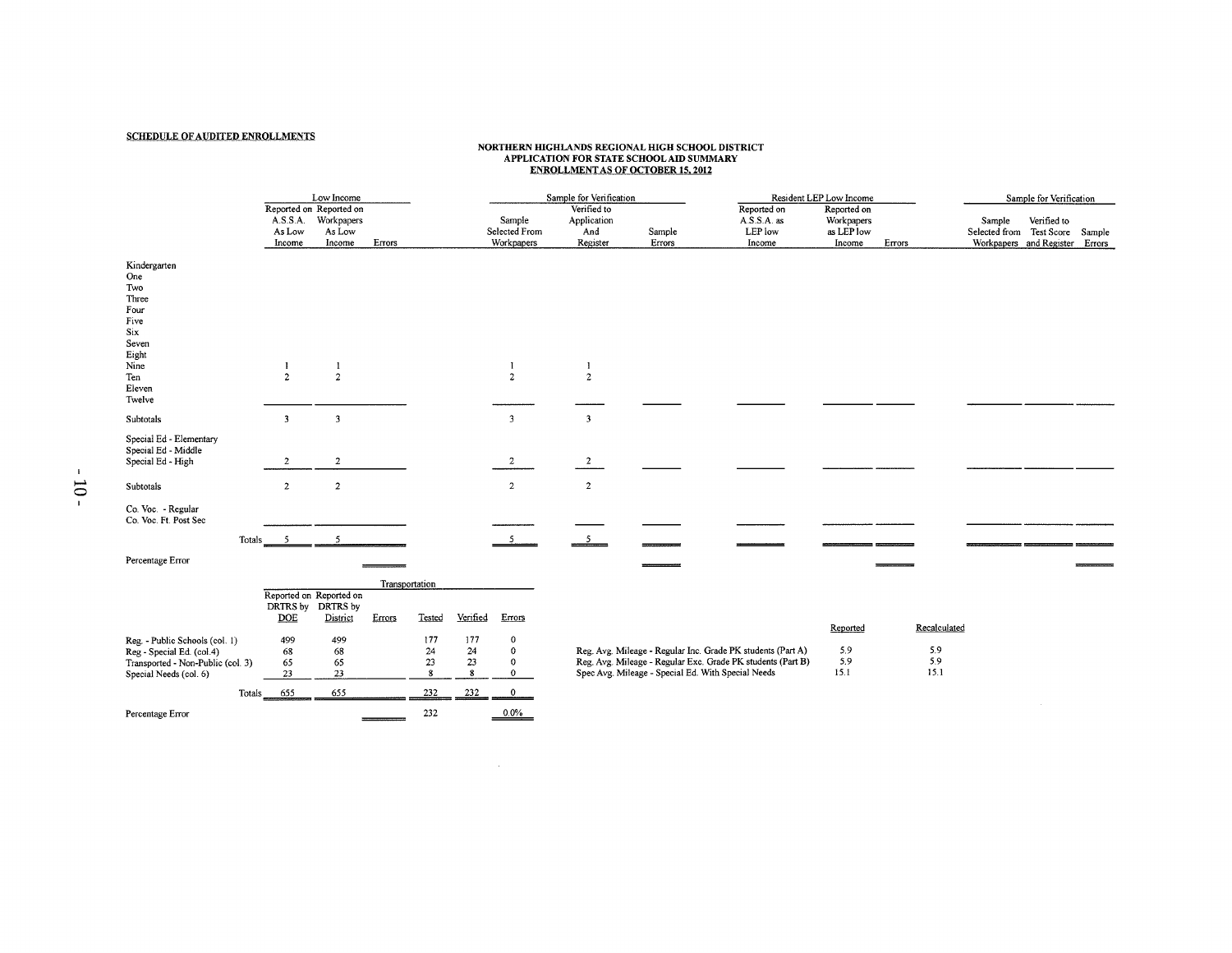## **SCHEDULE OF AUDITED ENROLLMENTS**

#### **NORTHERN HIGHLANDS REGIONAL HIGH SCHOOL DISTRICT APPLICATION FOR STATE** SCHOOL AID **SUMMARY ENROLLMENT AS OF OCTOBER 15, 2012**

|                                                                                                                                                                      |                                                | Resident LEP NOT Low Income                       | Sample for Verification |                                              |                                                   |                  |  |  |
|----------------------------------------------------------------------------------------------------------------------------------------------------------------------|------------------------------------------------|---------------------------------------------------|-------------------------|----------------------------------------------|---------------------------------------------------|------------------|--|--|
|                                                                                                                                                                      | Reported on<br>A.S.S.A as<br>NOT Low<br>Income | Reported on<br>Workpapers as<br>NOT Low<br>Income | Errors                  | Sample<br><b>Selected From</b><br>Workpapers | Verified per<br><b>Test Score</b><br>and Register | Sample<br>Errors |  |  |
| Half Day Preschool<br>Half Day Kindergarten<br>Full Day Kindergarten<br>One<br>Two<br>Three<br>Four<br>Five<br><b>Six</b><br>Seven<br>Eight<br>Nine<br>Ten<br>Eleven |                                                |                                                   |                         |                                              |                                                   |                  |  |  |
| Twelve<br>Adult High School (15+ credits)<br>Adult High School (1-14 credits)                                                                                        |                                                |                                                   |                         |                                              |                                                   |                  |  |  |
| Subtotals                                                                                                                                                            |                                                |                                                   |                         |                                              |                                                   |                  |  |  |
| Special Ed-Elementary<br>Special Ed - Middle School<br>Special Ed - High School                                                                                      |                                                |                                                   |                         |                                              |                                                   |                  |  |  |
| Subtotals                                                                                                                                                            |                                                |                                                   |                         |                                              |                                                   |                  |  |  |
| C. Voc. - Regular<br>C. Voc. Ft. Post Sec.<br>Totals                                                                                                                 |                                                |                                                   |                         |                                              |                                                   |                  |  |  |
| Percentage Error                                                                                                                                                     |                                                |                                                   |                         |                                              |                                                   |                  |  |  |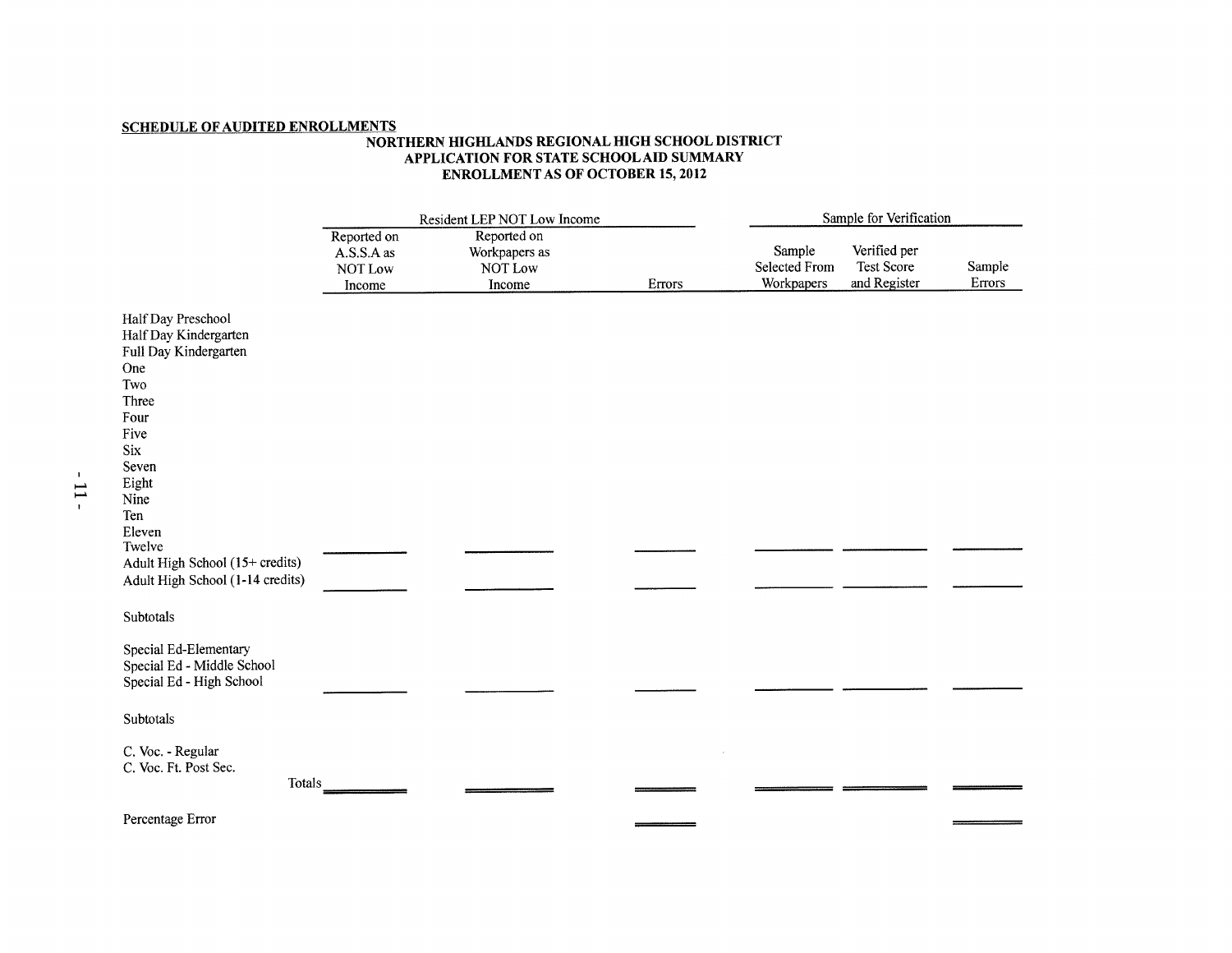## EXCESS SURPLUS CALCULATION

## SECTION 1 - REGULAR DISTRICT

## A. 2% Calculation of Excess Surplus

| 2012-2013 Total General Fund Expenditures per the CAFR "C-1"<br>Increased by Applicable Operating Transfers:<br>Transfer from Capital Outlay to Capital Projects Fund | $$26,240,890.09$ (B)<br>\$                                        |  |
|-----------------------------------------------------------------------------------------------------------------------------------------------------------------------|-------------------------------------------------------------------|--|
| Transfer from Capital Reserve to Capital Projects Fund<br>Transfer from General Fund to SFR for Pre-K Regular                                                         | $0.00$ (B1a)<br>\$<br>$0.00$ (B1a)                                |  |
| Transfer from General Fund to SFR for Pre-K Inclusion<br>Less: Expenditures Allocated to Restricted Federal Resources                                                 | $0.00$ (B1c)                                                      |  |
| as Reported on Exhibit D-2<br>Decreased by:<br>On-Behalf TPAF Pension & Social Security                                                                               | $0.00$ (B1d)<br>\$<br>2,314,464.06 (B2a)<br>S.                    |  |
| Assets Acquired Under Capital Leases                                                                                                                                  | $0.00$ (B2b)                                                      |  |
| Adjusted 2012-13 General Fund Expenditures<br>$[(B)+(B1s)-B2s)]$                                                                                                      | 23,926,426.03 (B3)                                                |  |
| 2% of Adjusted 2012-2013 General Fund Expenditures<br>[(B3) times .02]<br>Enter Greater of (B4) or \$250,000<br>Increased by: Allowable Adjustment*                   | \$<br>478,528.52 (B4))<br>478,528.52 (B5)<br>\$<br>188,696.72 (K) |  |
| Maximum Unassigned/Undesignated-Unreserved Fund Balance $[(B5)+(K)]$                                                                                                  | \$<br>$667,225.24$ (M)                                            |  |
| <b>SECTION 2</b>                                                                                                                                                      |                                                                   |  |
| Total General Fund - Fund Balances @ 6/30/13<br>(Per CAFR Budgetary Comparison schedule/statement)<br>Decreased by:<br>Reserve for Encumbrances                       | $6,257,756.00$ (C)<br>\$<br>455,907.37 (C1)                       |  |
| Legally Restricted -Designated for Subsequent Year's<br>Expenditures<br>Excess Surplus - Designated for Subsequent Year's<br>Expenditures **                          | (C2)<br>\$<br>$1,014,087.92$ (C3)<br>Ъ                            |  |
| Other Reserved Fund Balances****<br>Assigned Unreserved Fund Balance - Designated<br>for Subsequent Year's Expenditures                                               | 3,026,543.80 (C4)<br>\$<br>(C5)                                   |  |
| Total Unreserved/Undesignated Fund Balance [(C)-(C1)-(C2)-(C3)-(C4)-(C5)]                                                                                             | $$1,761,216.91$ (U1)                                              |  |
| <b>SECTION 3</b>                                                                                                                                                      |                                                                   |  |
| Restricted Fund Balance-Excess Surplus ***((U1-(M)) If negative enter -0-<br>Recapitulation of Excess Surplus as of June 30, 2012                                     | \$<br>$1,093,991.67$ (E)                                          |  |
| Reserved Excess Surplus-Designated for Subsequent Year's<br>Expenditures**<br>Reserved Excess Surplus***(E)                                                           | 1,014,087.92 (C3)<br>S<br>$1,093,991.67$ (E)<br>\$                |  |
| Total Excess Surplus $[(C3) + (E)]$                                                                                                                                   | $2,108,079.59$ (D)<br>S.                                          |  |